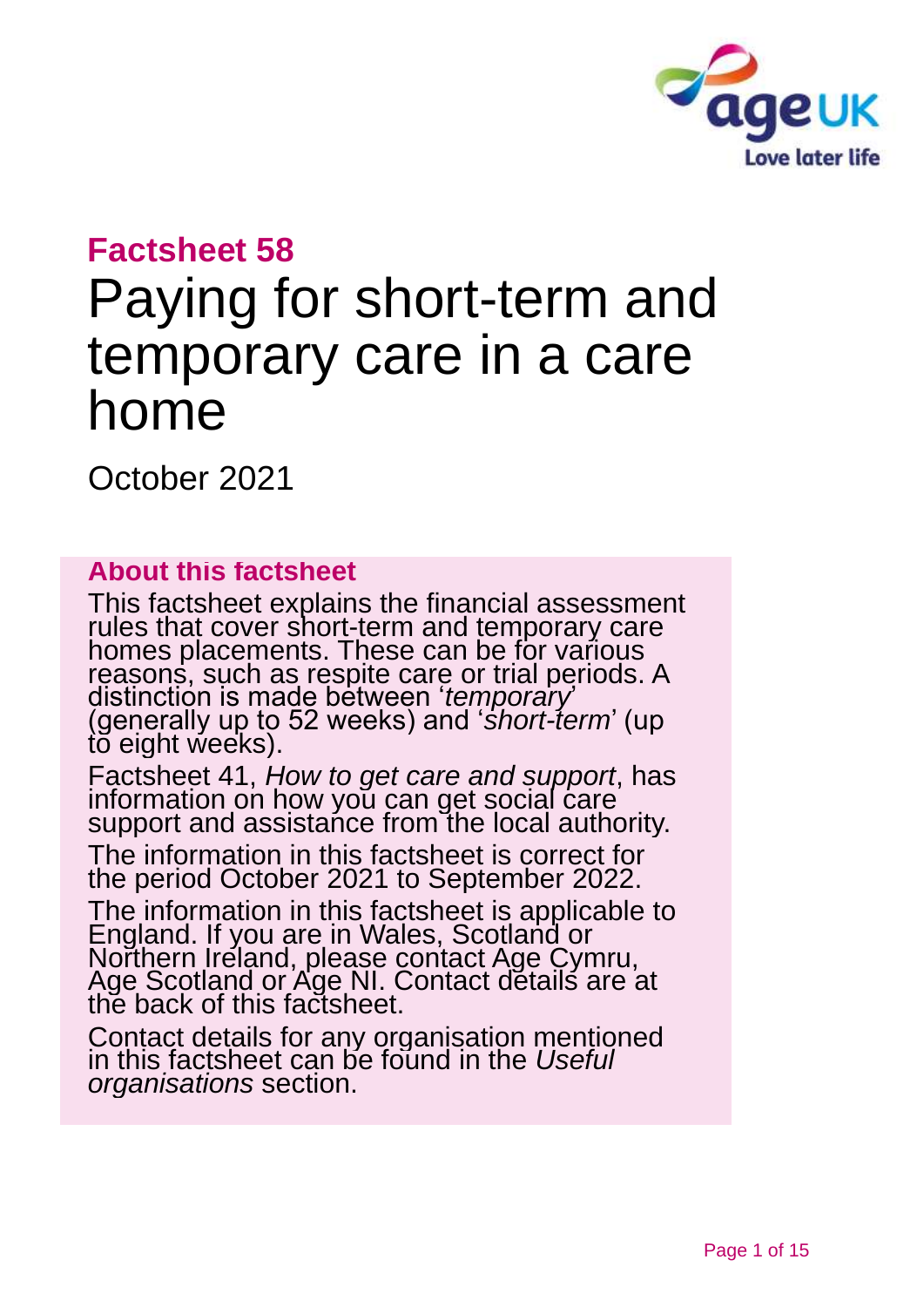# **Contents**

| <b>1 Recent developments</b>                             | 3  |
|----------------------------------------------------------|----|
| 2 Terms and sources used in this text                    | 3  |
| 3 Short-term, temporary or permanent<br><b>status</b>    | 4  |
| 4 Short-term residents                                   | 5  |
| 5 Temporary residents                                    | 6  |
| 5.1 Treatment of property                                | 7  |
| 5.2 Income, earnings and on-going expenses               | 7  |
| 5.3 On-going independent living costs                    | 8  |
| <b>6 Social security benefits</b>                        | 8  |
| 7 If temporary becomes permanent                         | 10 |
| 8 Short-term rehabilitation in a care home               | 10 |
| 9 Information, advice and advocacy                       | 11 |
| 10 Complaints and safeguarding from<br>abuse and neglect | 12 |
| 10.1 Abuse and neglect                                   | 12 |
| Useful organisations                                     | 13 |
| Age UK                                                   | 14 |
| Support our work                                         | 14 |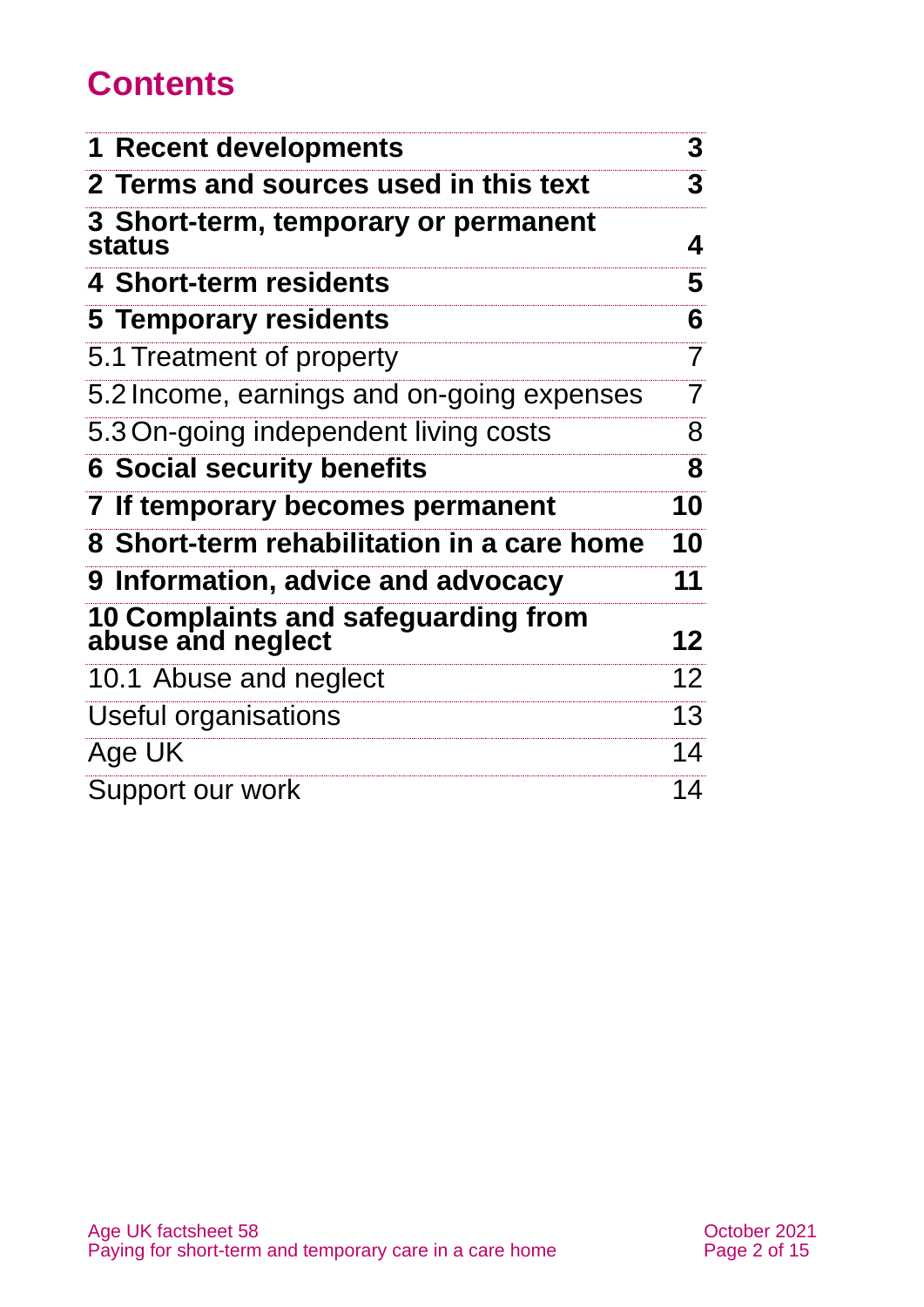### <span id="page-2-0"></span>**1 Recent developments**

*[Local Authority Circular \(DHSC\) \(2022\)1](https://www.gov.uk/government/publications/social-care-charging-for-local-authorities-2022-to-2023)*, published in February 2022, increased the income thresholds in the financial assessment in line with inflation.

### <span id="page-2-1"></span>**2 Terms and sources used in this text**

#### **Care homes**

This factsheet has information about '*care homes*' and '*nursing homes*'. These are standard terms used by the Care Quality Commission. Nursing homes are care homes where a nurse must be present to provide or supervise medical-type care alongside personal care. The term '*care home*' is used in the text, unless '*nursing home*' is specifically required.

#### **Care Act 2014, regulations and statutory guidance**

This factsheet is based on the *[Care Act 2014](http://www.legislation.gov.uk/ukpga/2014/23/contents)* ('*the Act*') and the supporting regulations and statutory guidance, introduced in April 2015.

The most relevant regulations are the *[Care and](http://www.legislation.gov.uk/uksi/2014/2672/contents/made)  [Support \(Charging and Assessment of](http://www.legislation.gov.uk/uksi/2014/2672/contents/made)  [Resources\) Regulations 2014](http://www.legislation.gov.uk/uksi/2014/2672/contents/made)* (*'the charging regulations*<sup>'</sup>). The other reference source is the *[Care and Support Statutory Guidance](https://www.gov.uk/government/publications/care-act-statutory-guidance/care-and-support-statutory-guidance)* (*'the guidance*'), with Annex F dealing with '*Temporary and short-term residents in care homes*'.

#### **Local authority**

In this factsheet, references to a *'local authority*' refer to the adult social services department of the local authority or council. It is used to describe similar departments within: a county council, a district council for an area in which there is no county council, a London borough council, or the Common Council of the City of London.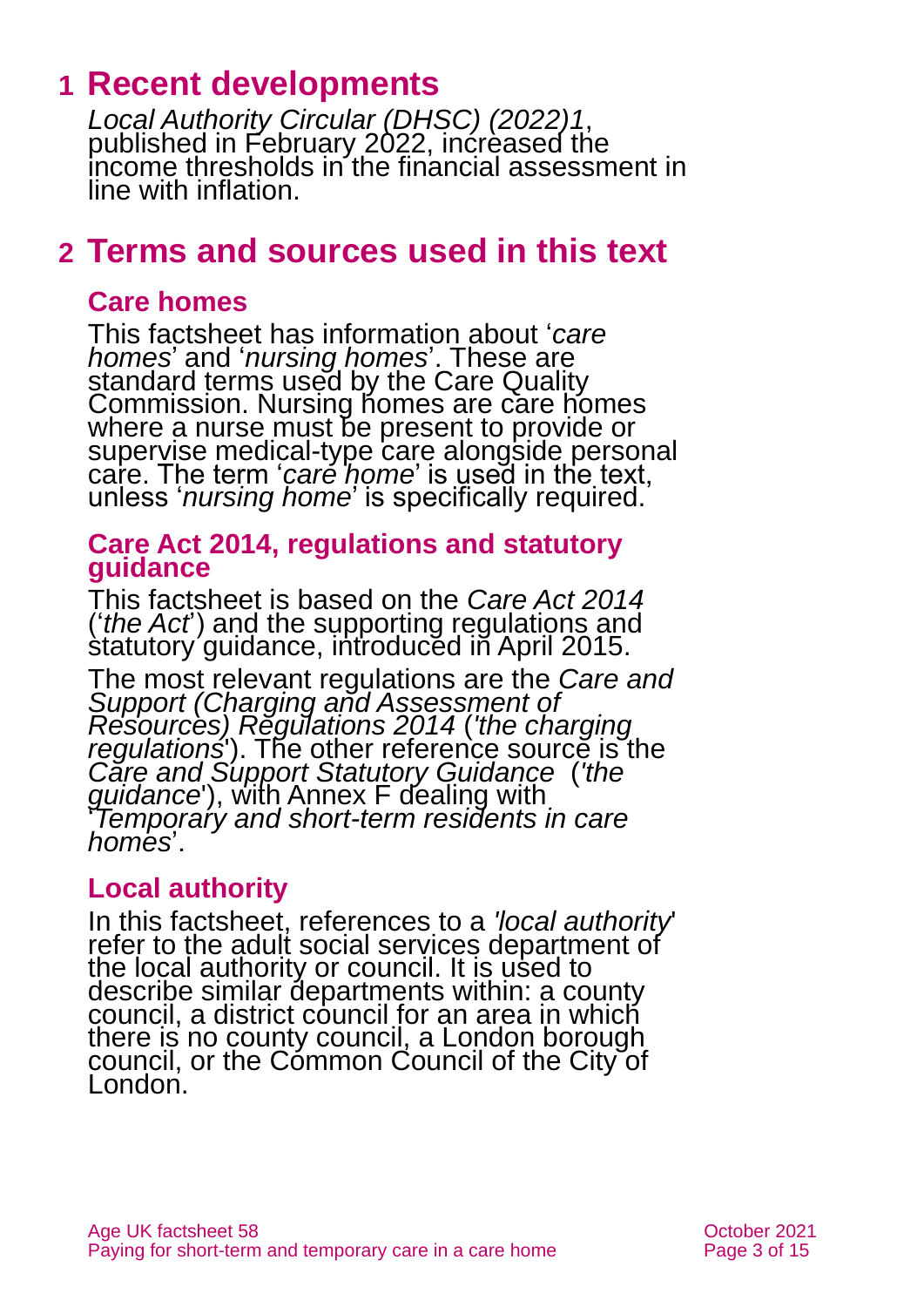### <span id="page-3-0"></span>**3 Short-term, temporary, or permanent status**

#### **Local authority assessment**

If the local authority arranges your care home placement following an assessment of your heeds, it can be on a short-term, temporary, or permanent basis. This, in turn, affects how you are charged for the care home fees via the financial assessment and how much money you are allowed for your living expenses. You should be informed of the local authority recommendation as soon as possible.

It should be discussed with you and recorded in your agreed care and support plan. For more information about the needs assessment and care and support plan, see factsheet 41, *[How to](https://www.ageuk.org.uk/globalassets/age-uk/documents/factsheets/fs41_how_to_get_care_and_support_fcs.pdf)  [get care and support](https://www.ageuk.org.uk/globalassets/age-uk/documents/factsheets/fs41_how_to_get_care_and_support_fcs.pdf)*.

#### **Definitions of short-term, temporary and permanent residential care**

Under the charging regulations:

- ⚫ *'short-term resident'* means being provided with accommodation in a care home for a period not exceeding eight weeks. An example of shortterm care is where you are placed in a care home to receive respite care, possibly on a regular basis.
- ⚫ *'temporary resident'* means your stay is not intended to be permanent and it is unlikely to exceed 52 weeks. It can exceed this period in exceptional circumstances, if it is unlikely to '*substantially*' exceed 52 weeks. There must be a plan to return home at some point.
- ⚫ *'permanent resident'* means that you are not a short-term or temporary resident. See factsheet 10, *[Paying for permanent residential care.](https://www.ageuk.org.uk/globalassets/age-uk/documents/factsheets/fs10_paying_for_permanent_residential_care_fcs.pdf)*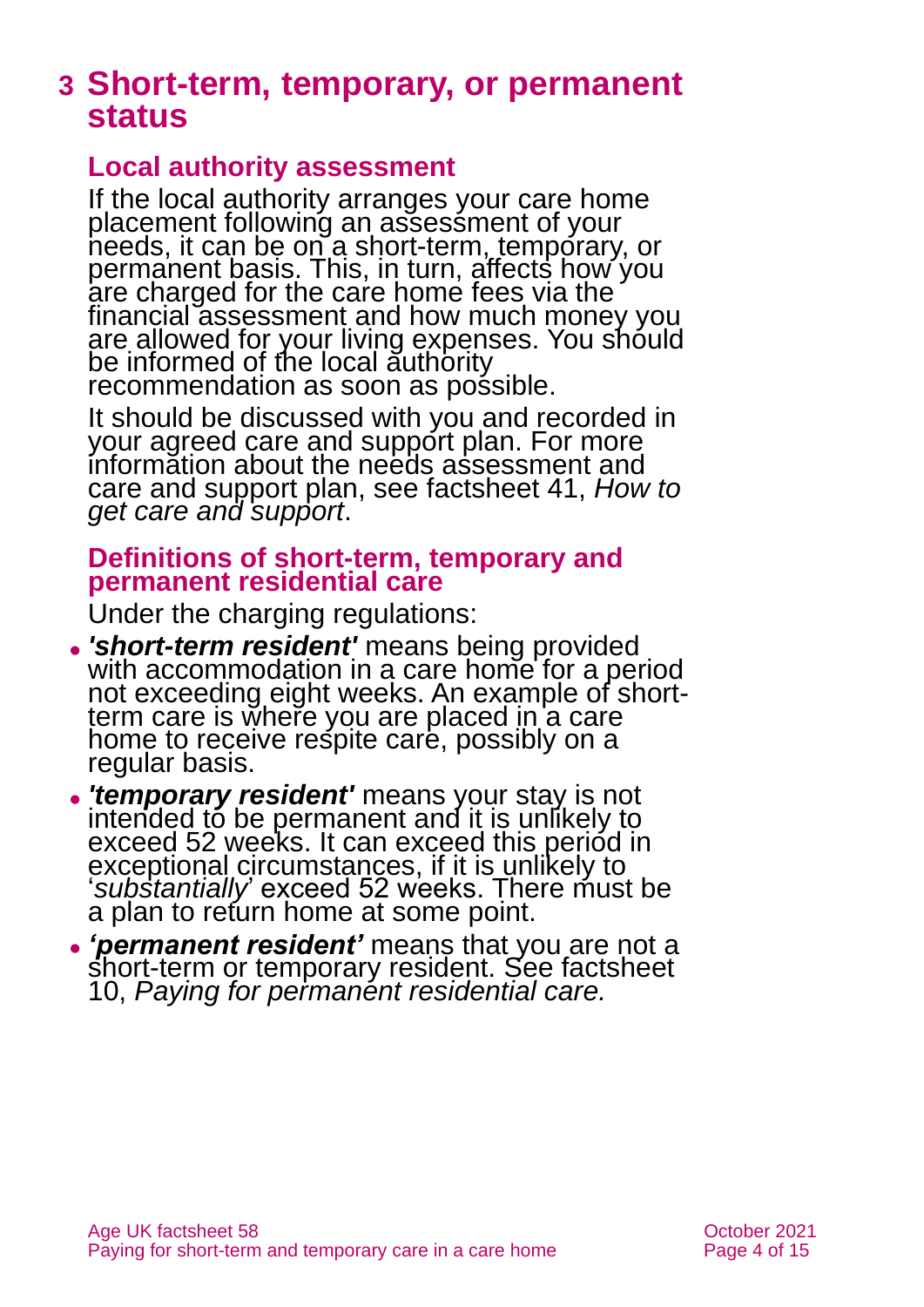### <span id="page-4-0"></span>**4 Short-term residents**

If your care home placement is for a short-term period such as regular respite, the local authority has the power to choose to charge you as if you are receiving care and support in your own home. Note, this is a discretionary decision, which means they do not have to do this. They can choose to charge you as a temporary resident, [see section 5.](#page-5-0)

#### **Income protection**

If you are treated as if you live at home for a short-term stay in a care home, the financial assessment follows the non-residential care income protection rules. Your weekly income must not fall below a set level called the '*minimum income guarantee*' (MIG), after any financial contribution you must make towards your stay in the home.

This is £194.70 a week for a single person of State Pension age or over. For a member of a couple, where either or both members are State Pension age or over, it is £148.65 per week. Extra amounts may apply depending on your circumstances, for example if you are a carer. The MIG amounts are higher than the '*personal expenses allowance'* of £25.65 a week, applied in temporary or permanent residential care.

Other income rules such as disregards for ongoing housing-related costs and disability expenditure must be taken into account. Attendance Allowance, Disability Living Allowance care component, and Personal Independence Payment daily living element can be included as income in the financial assessment in these circumstances.

#### **Treatment of property**

The value of your main or only home is disregarded in the financial assessment, if you own one and you are treated as still living at home.

For further information see factsheet 46*, [Paying](https://www.ageuk.org.uk/globalassets/age-uk/documents/factsheets/fs46_paying_for_care_and_support_at_home_fcs.pdf)  [for care and support at home.](https://www.ageuk.org.uk/globalassets/age-uk/documents/factsheets/fs46_paying_for_care_and_support_at_home_fcs.pdf)*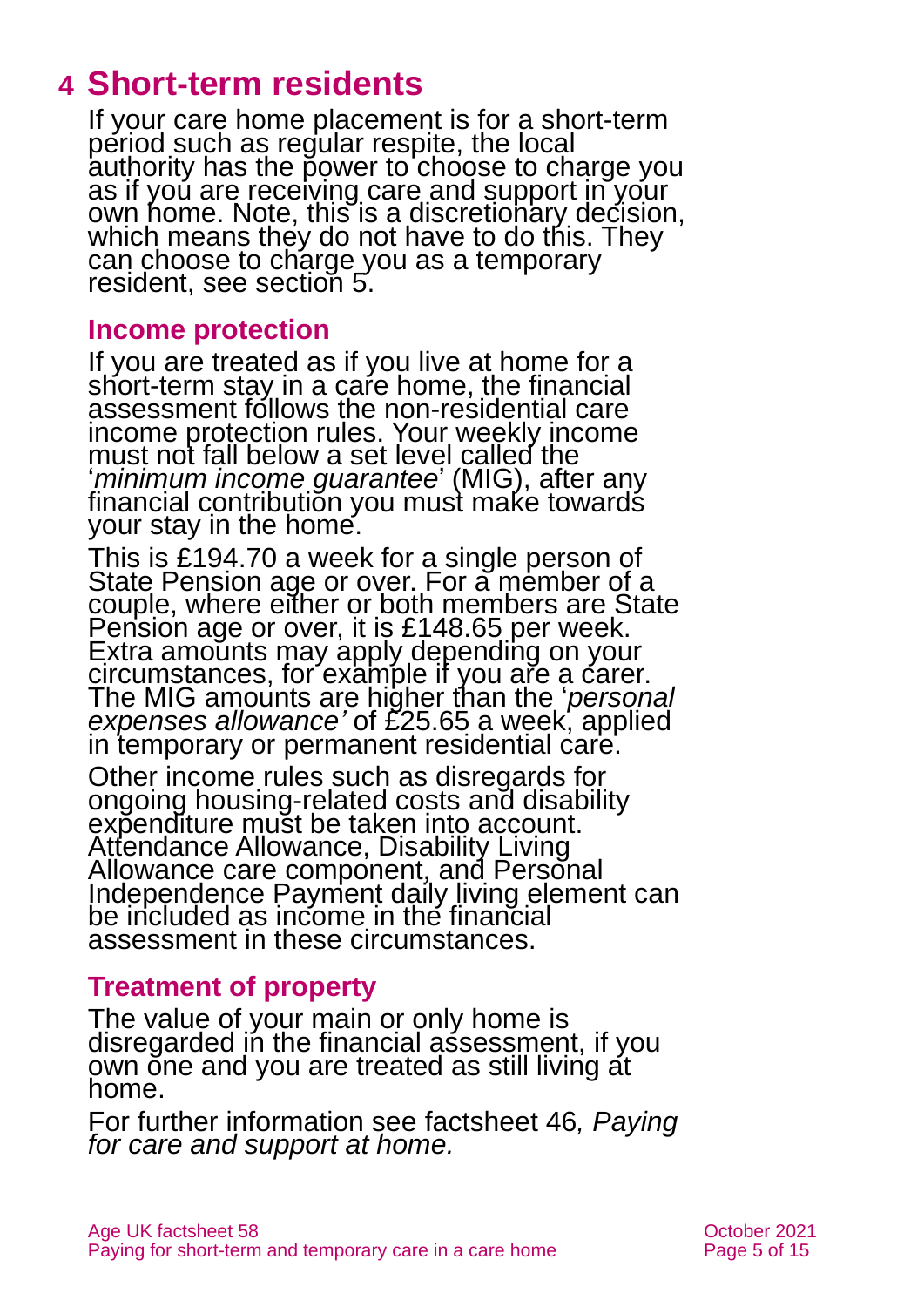### **Local authority policy**

As this is a discretionary power, a local authority does not have to treat you as if you receive care and support at home if you enter a care home as a short-term resident. If they decide to treat you differently following the financial assessment, you can request a review of their decision and ask them to treat you as if you were living at home.

These types of paid-for services are not the same as free short-term rehabilitation. See [section 8](#page-9-1) for more information on this service.

#### **Direct payments**

Direct payments can be used to purchase a short stay in a care home, for a period up to four consecutive weeks in any 12-month period. This can be to provide a respite break for a carer, for example.

If the period between two stays in a care home is less than four weeks, they are treated as consecutive and added together to make a cumulative total. If two stays in a care home are at least four weeks apart, they are not added together.

If you have four consecutive weeks in a care home, individually or cumulatively, you cannot use direct payments to pay for care home services until 12 months have passed from the start of the four-week period. If each stay is less than four weeks and there is an interim period of at least four weeks between two or more stays, you can use direct payments to pay for short term stays throughout the year.

### <span id="page-5-0"></span>**5 Temporary residents**

If you enter a care home as a temporary resident, the financial assessment follows the rules for permanent care home residents, with the following exceptions. For more information see factsheet 10, *[Paying for permanent](https://www.ageuk.org.uk/globalassets/age-uk/documents/factsheets/fs10_paying_for_permanent_residential_care_fcs.pdf)  [residential care](https://www.ageuk.org.uk/globalassets/age-uk/documents/factsheets/fs10_paying_for_permanent_residential_care_fcs.pdf)*.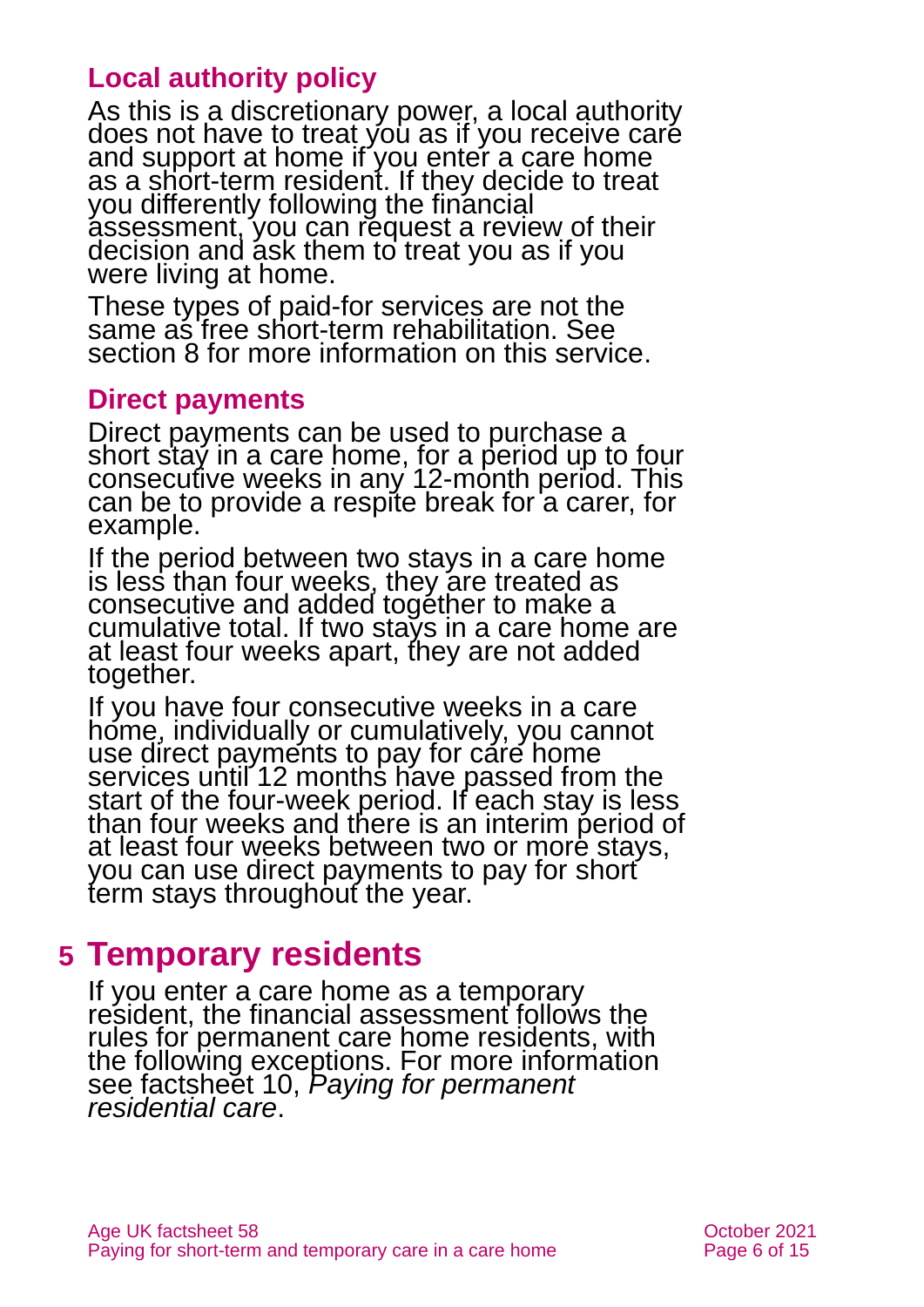### **5.1 Treatment of property**

The value of your main or only home must be disregarded if you:

- ⚫ intend to return to that property as your main or only home and it remains available to you, or
- ⚫ you are taking reasonable steps to sell the property to enable you to buy a new property to occupy as your home.

Only one property can be disregarded as your main or only home.

#### **Treatment of other capital**

Other capital assets such as savings, are treated in the same way as for permanent residents.

#### **5.2 Income, earnings, and on-going expenses**

Income and earnings are treated in the same way as for permanent residents. This means you can have related disregards such as passing on 50 per cent of a private pension to a partner staying at home.

Housing related costs and additional expenses to maintain your home during a temporary stay must be disregarded in the financial assessment. These include, but are not limited to, mortgage repayments, rent and ground rent, council tax, service charges, water rates, and insurance premiums.

If you have a partner who remains living at home, their needs should be considered when setting your personal expenses allowance.

If the local authority does not disregard enough income to allow you to continue to pay bills and other unavoidable expenses at home, ask for a review of the financial assessment or complain using their complaints procedure.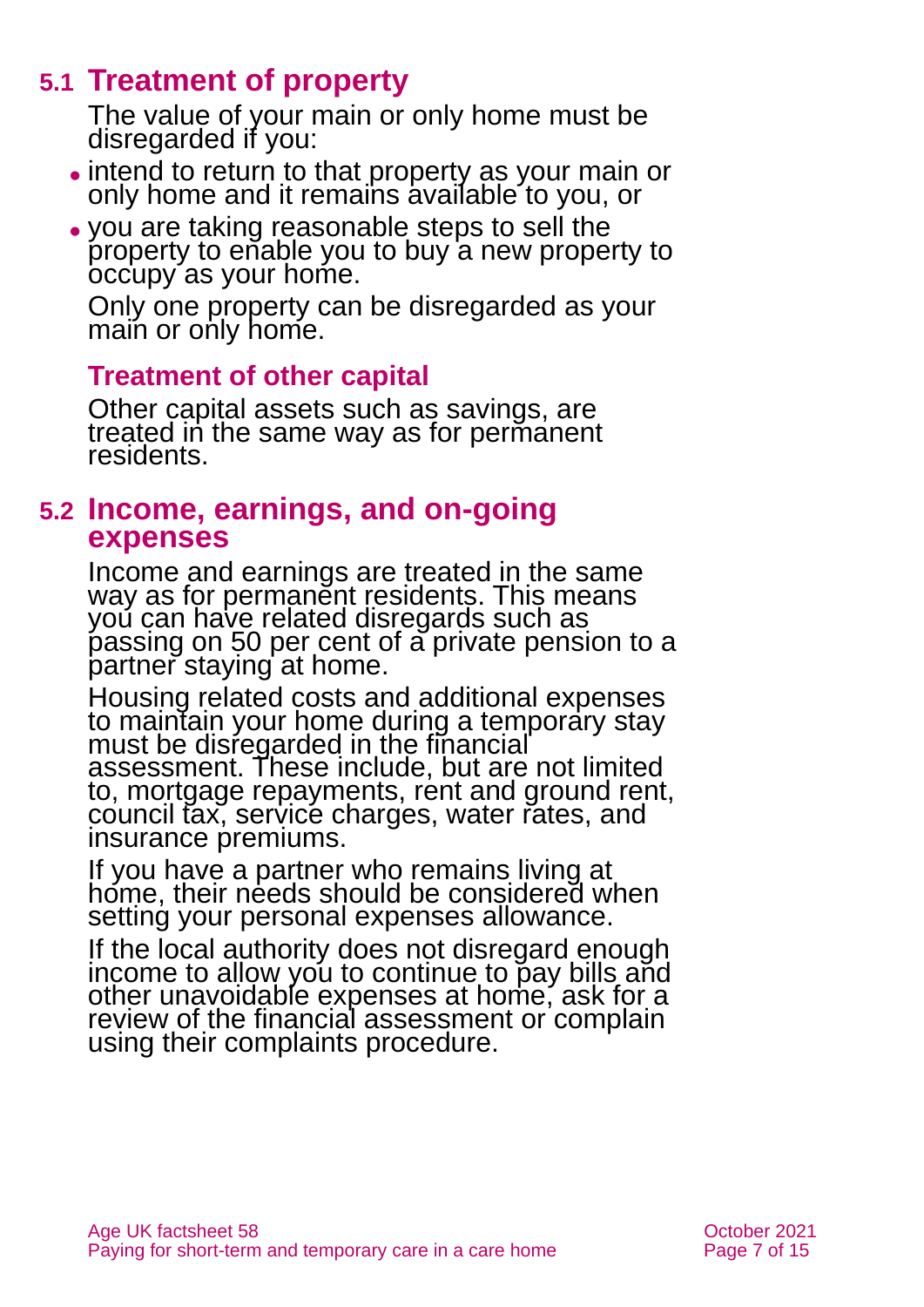### **5.3 On-going independent living costs**

The local authority should disregard other payments you receive to meet the cost of housing and to support independent living when calculating what to charge you. For example, this may include payments to provide warden support, emergency alarms or meeting cleaning costs where you or someone else in your household is unable to manage this.

They should consider whether these payments are sufficient to cover your commitments during a temporary stay. For example, you may have previously met costs from disregarded earnings that cannot be paid during the temporary stay. In such cases, the local authority should calculate the additional cost and disregard this amount.

### <span id="page-7-0"></span>**6 Social security benefits**

If you are a temporary resident and receive Attendance Allowance (AA), Disability Living Allowance (DLA) care component, or Personal Independence Payment (PIP) daily living component, these should be completely disregarded in the financial assessment.

The local authority should note payment of these benefits is suspended after 28 days of receiving local authority funded short-term or temporary residential care and the impact this has on maintaining your home.

The mobility components of DLA and PIP should always be disregarded in the financial assessment. You usually remain entitled to payment of the mobility components when receiving local authority residential care funding. However, this may not apply if you receive local authority funding in a nursing home, as rules for hospital in-patients may apply to you. See section 8 of factsheet 87, *[Personal](https://www.ageuk.org.uk/globalassets/age-uk/documents/factsheets/fs87_personal_independence_payment_fcs.pdf)  [Independence Payment and Disability Living](https://www.ageuk.org.uk/globalassets/age-uk/documents/factsheets/fs87_personal_independence_payment_fcs.pdf)  [Allowance](https://www.ageuk.org.uk/globalassets/age-uk/documents/factsheets/fs87_personal_independence_payment_fcs.pdf)* for further information.

If you have had a stay in hospital before entering residential care, the period spent in hospital is included in the 28-day period after which AA, DLA and PIP payments are suspended.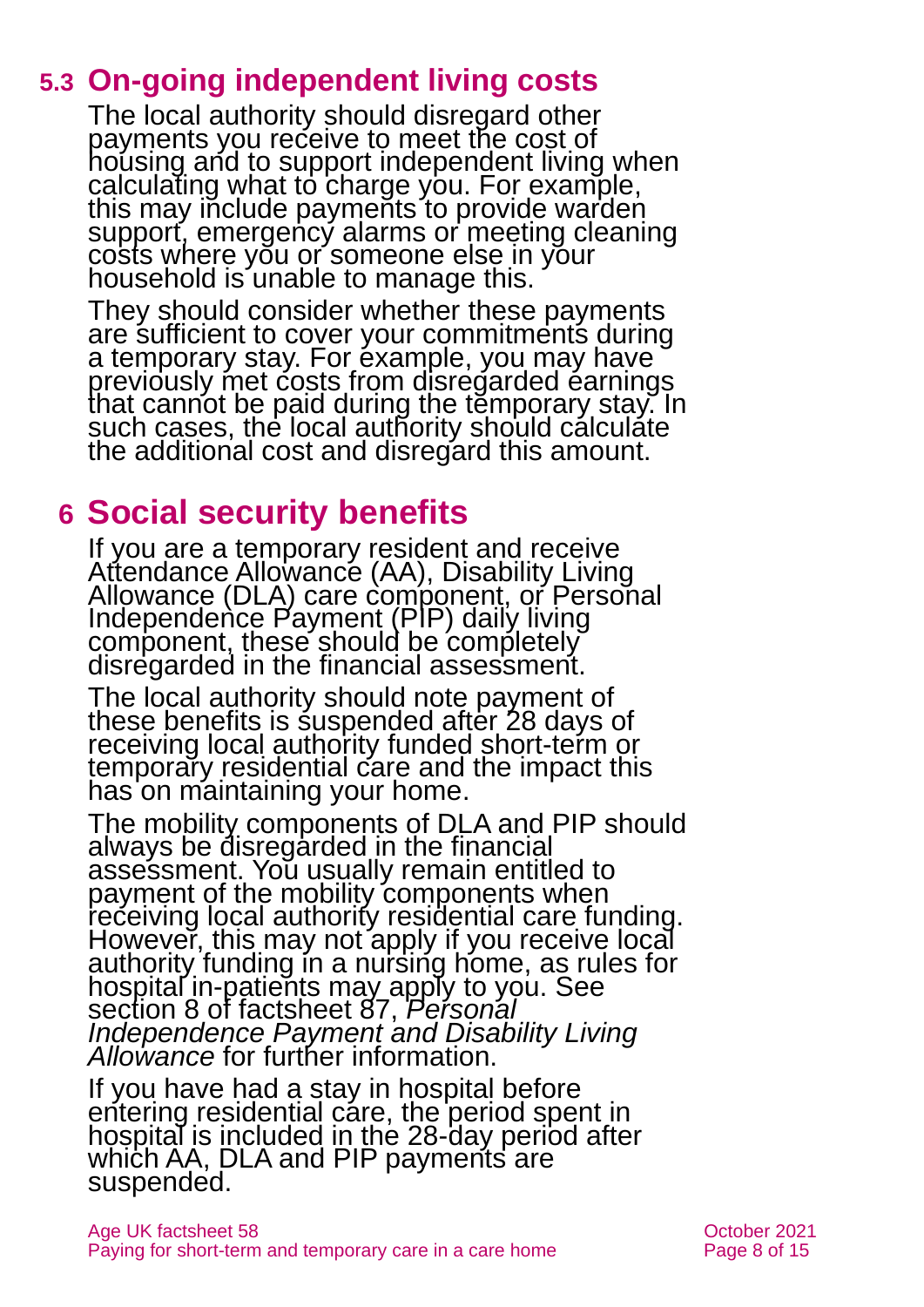Once you return home, payments of AA, DLA or PIP should start again. It you return to a care home or hospital within 28 days of your last stay, AA, DLA, or PIP will stop again on the first day of your placement. Make sure you tell the office handling your claim if you are going in or out of a care home or hospital.

If your stay in a care home is short-term or temporary, any Pension Credit claim can usually continue to be paid if you are entitled. However, the severe disability addition of Pension Credit Guarantee Credit is no longer paid if AA, DLA or PIP ('*a qualifying benefit*') is suspended.

If you enter temporary residential care and receive Housing Benefit, it should be disregarded from the financial assessment. You can continue to receive Housing Benefit for up to 52 weeks as a temporary resident.

#### **Mixed-age couples**

A mixed-age couple is one where one partner has reached State Pension age and the other partner has not.

If you are part of a mixed-age couple and your Pension Credit award stops because a qualifying disability benefit is suspended, you may not be able to reclaim Pension Credit when you leave the care home. You may have to claim Universal Credit instead.

See section 2.2 of factsheet 48, *[Pension Credit](https://www.ageuk.org.uk/globalassets/age-uk/documents/factsheets/fs48_pension_credit_fcs.pdf)* for more information and if you think you will be affected, seek specialist advice.

#### **Partner at home**

Local authorities should ensure a partner at home is left with an amount that is equal to the basic level of Pension Credit *'to which they may be entitled in their own right'*.

If you receive income as one of a couple, the local authority can assume you have an equal share of the income, but should consider the implications for your partner.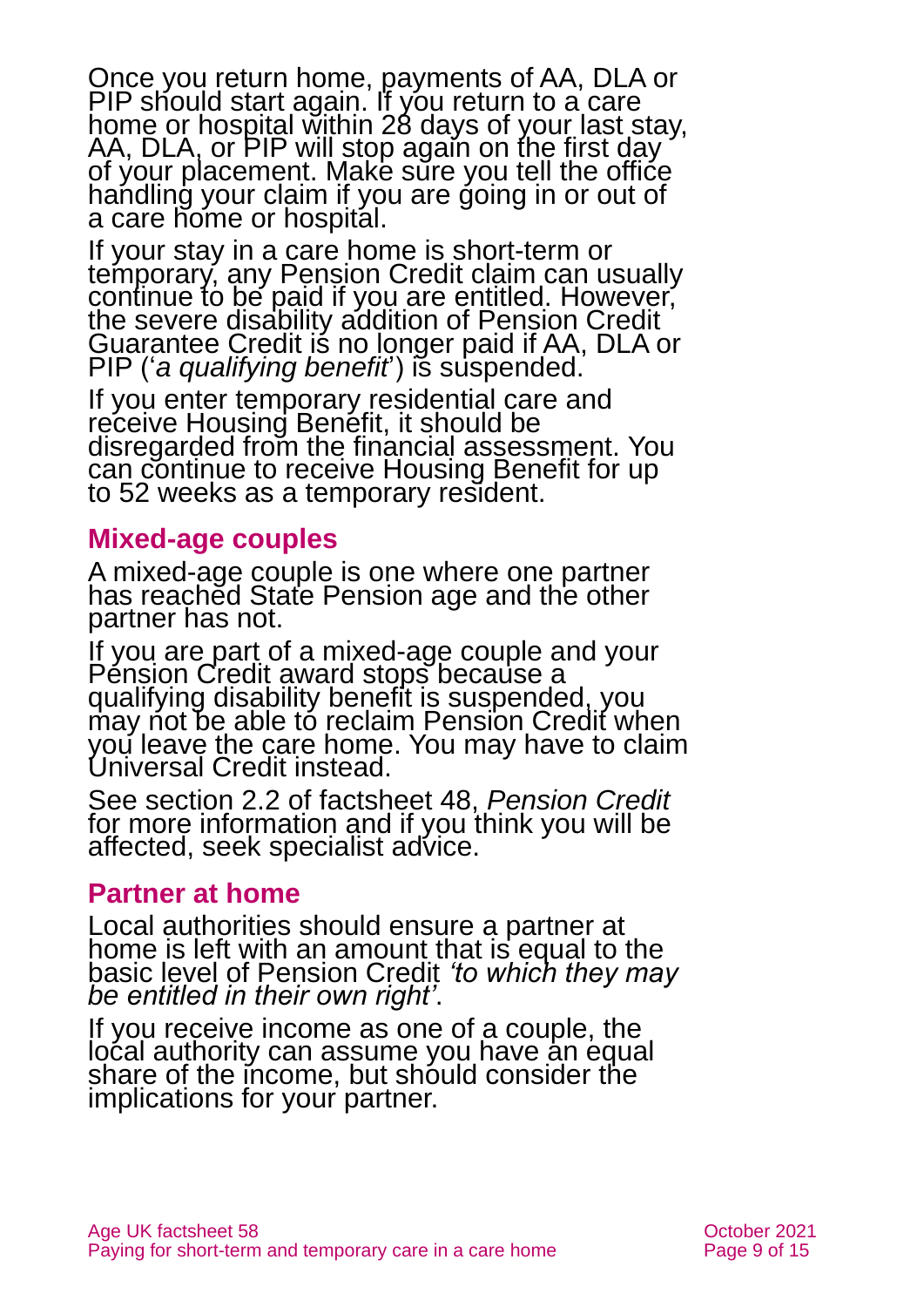#### **Note**

DLA is being replaced by PIP. New adult claimants must now apply for PIP. If you currently receive DLA, you may be reassessed for PIP in the future. For more information see factsheet 87, *[Personal](https://www.ageuk.org.uk/globalassets/age-uk/documents/factsheets/fs87_personal_independence_payment_fcs.pdf?dtrk=true)  [Independence Payment and Disability Living](https://www.ageuk.org.uk/globalassets/age-uk/documents/factsheets/fs87_personal_independence_payment_fcs.pdf?dtrk=true)  [Allowance](https://www.ageuk.org.uk/globalassets/age-uk/documents/factsheets/fs87_personal_independence_payment_fcs.pdf?dtrk=true)*.

### <span id="page-9-0"></span>**7 If temporary becomes permanent**

Temporary residential care can become permanent. If this happens, the local authority should only financially assess you under permanent residential care rules from the date your agreed care and support plan is amended to say you are a permanent resident.

From this date, your home may continue to be disregarded if, for example, your partner or a relative still lives there. Otherwise, it must be disregarded for 12 weeks. See section 5 of factsheet 38, *[Property and paying for residential](https://www.ageuk.org.uk/globalassets/age-uk/documents/factsheets/fs38_property_and_paying_for_residential_care_fcs.pdf)  [care](https://www.ageuk.org.uk/globalassets/age-uk/documents/factsheets/fs38_property_and_paying_for_residential_care_fcs.pdf)* for more information*.*

Similarly, a stay initially assessed as permanent may turn out to be temporary because, for example, you are able to leave the home to return to your own home. You should be treated as temporary resident from the date of admission for the purposes of charging.

### <span id="page-9-1"></span>**8 Short-term rehabilitation in a care home**

If your place in a care home is arranged by the local authority as part of a package of short-term rehabilitation, it must be provided free for up to six weeks. This is called *'intermediate care'*.

Intermediate care may be fully funded by the local authority or jointly funded by the NHS. There is a similar service that is fully funded by the NHS, which must always be free of charge. It is important for those working with you to clearly explain this when planning your care.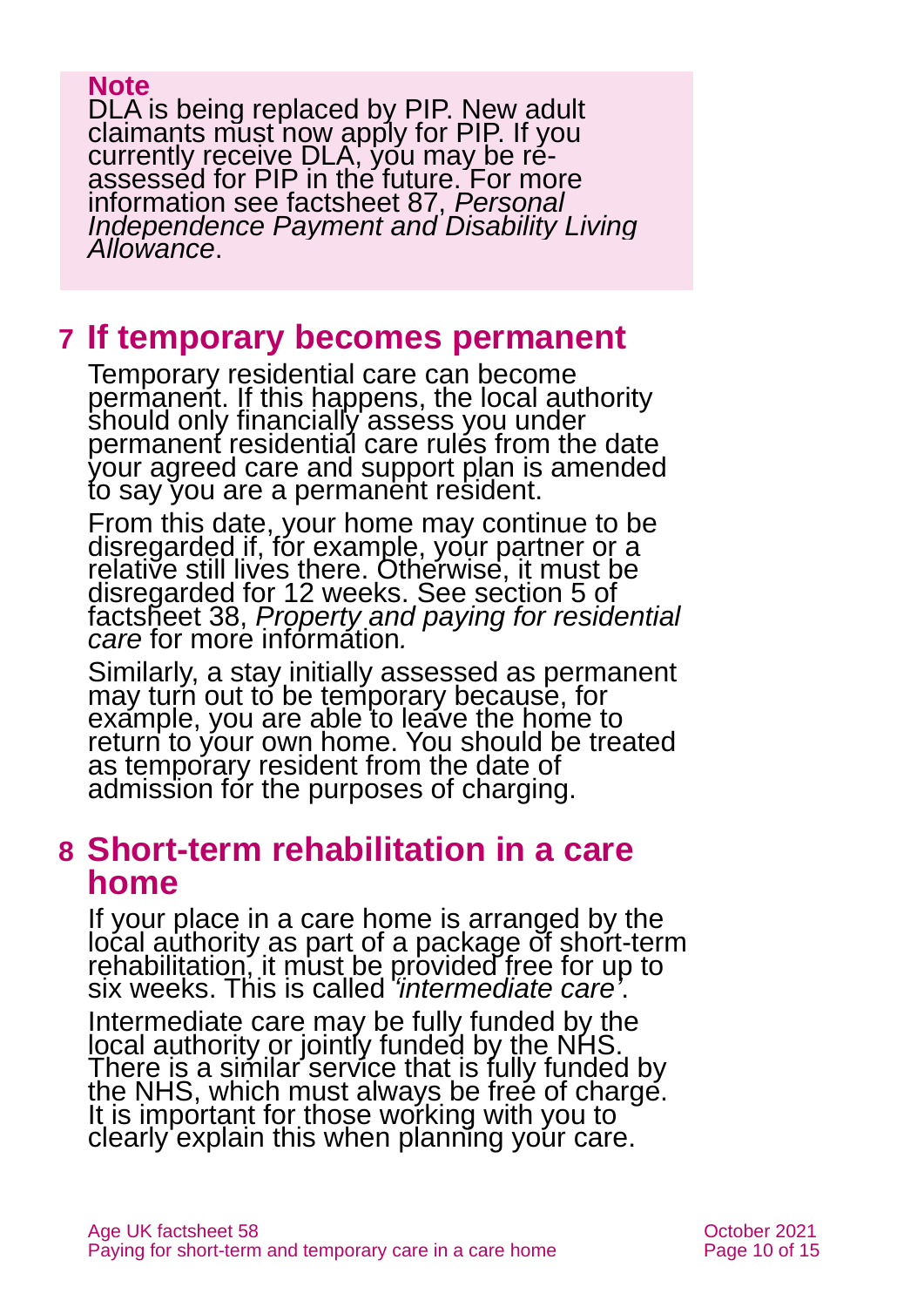This type of service is not generally designed to last more than six weeks, but can be extended if necessary. It is usually provided on discharge from hospital, but can be for other reasons, for example, to avoid hospital admission. Home care reablement is a similar local authority arranged service provided in your own home.

For more information see factsheet 76, *[Intermediate care and re-ablement.](https://www.ageuk.org.uk/globalassets/age-uk/documents/factsheets/fs76_intermediate_care_and_reablement_fcs.pdf)*

### <span id="page-10-0"></span>**9 Information, advice and advocacy**

The local authority must deliver information and advice to everyone who needs it. This must cover the following areas:

- ⚫ the local care and support system and how it operates
- the choice of types of care and support and the choice of providers available to those in the authority's area
- how to access the care and support that is available
- ⚫ how to access independent financial advice on matters relevant to the meeting of needs for care and support
- how to raise concerns about the safety or wellbeing of an adult who has needs for care and support.

#### **The independent advocacy duty**

You should be assisted to play as active a role as possible in your needs assessment and the care planning procedure.

If you have difficulty engaging with the process and have no one you want to help you, the local authority may have a duty to appoint an independent advocate to assist you. This duty applies where you have substantial difficulty:

- ⚫ understanding the relevant information
- retaining that information
- ⚫ using or weighing information as part of the process of being involved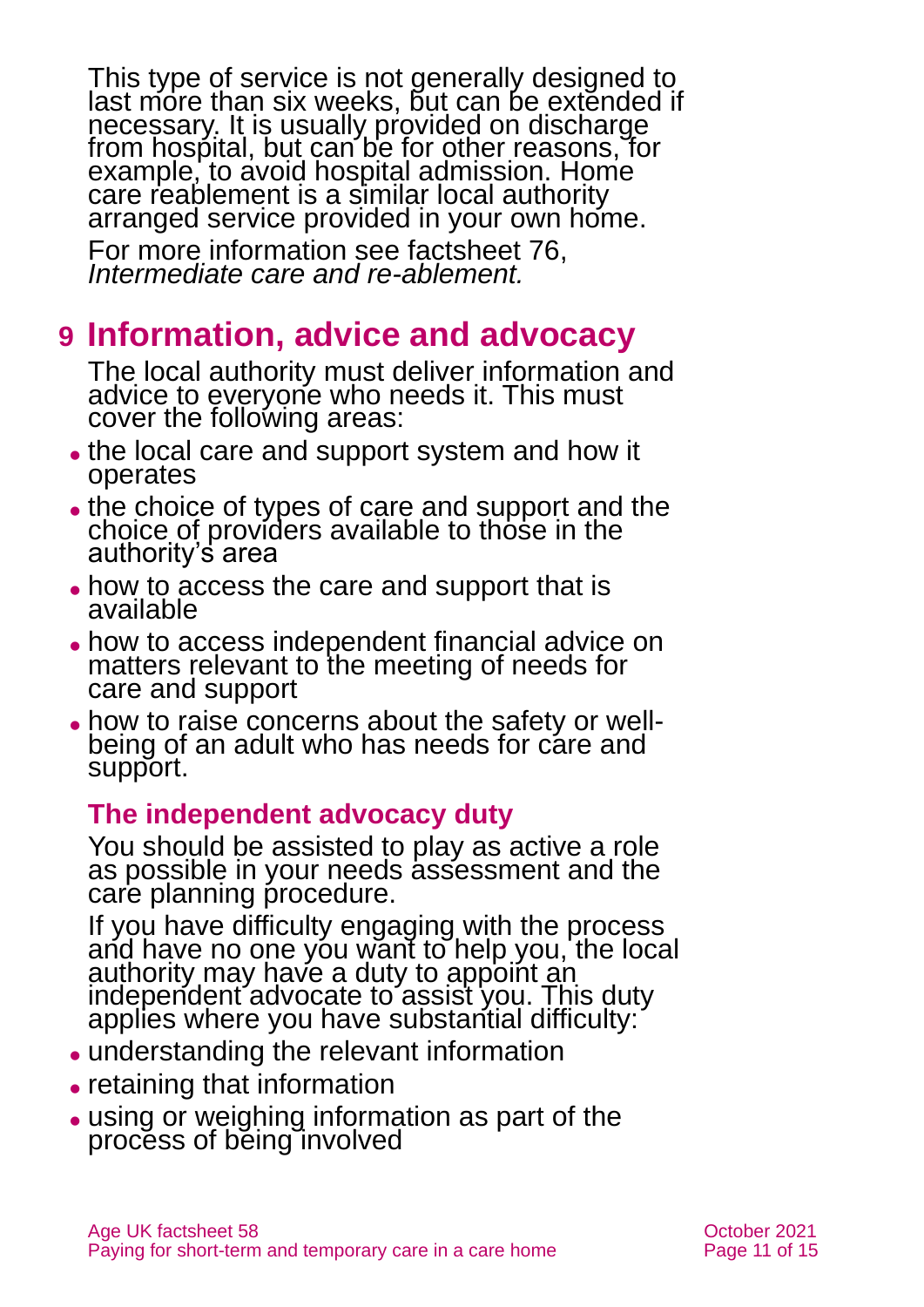⚫ communicating your views, wishes or feelings (whether by talking, using sign language or any other means).

An appropriate person must be provided by the local authority to fulfil this role.

### <span id="page-11-0"></span>**10 Complaints and safeguarding from abuse and neglect**

If you disagree with the local authority's decisions, or are not satisfied with the service you have received, you can raise a formal complaint. For example, this might be where you believe the local authority has not followed the Act, regulations or guidance when financially assessing you for or a short-term or temporary care home placement.

You should be provided with information and advice about the local authority's complaints procedure.

If you cannot resolve the complaint using the authority's procedure, you can take it to the Local Government and Social Care Ombudsman .For more information, see factsheet 59, *[How to resolve problems and](https://www.ageuk.org.uk/globalassets/age-uk/documents/factsheets/fs59_how_to_resolve_problems_and_complain_about_social_care_fcs.pdf)  [complain about social care](https://www.ageuk.org.uk/globalassets/age-uk/documents/factsheets/fs59_how_to_resolve_problems_and_complain_about_social_care_fcs.pdf)*.

### **10.1 Abuse and neglect**

If you are experiencing, or are at risk of, abuse or neglect, you should raise safeguarding concerns with the local authority. The authority's safeguarding duties apply irrespective of how your care is arranged and funded.

See factsheet 78, *[Safeguarding older people](https://www.ageuk.org.uk/globalassets/age-uk/documents/factsheets/fs78_safeguarding_older_people_from_abuse_fcs.pdf)  [from abuse and neglect](https://www.ageuk.org.uk/globalassets/age-uk/documents/factsheets/fs78_safeguarding_older_people_from_abuse_fcs.pdf)* for further information.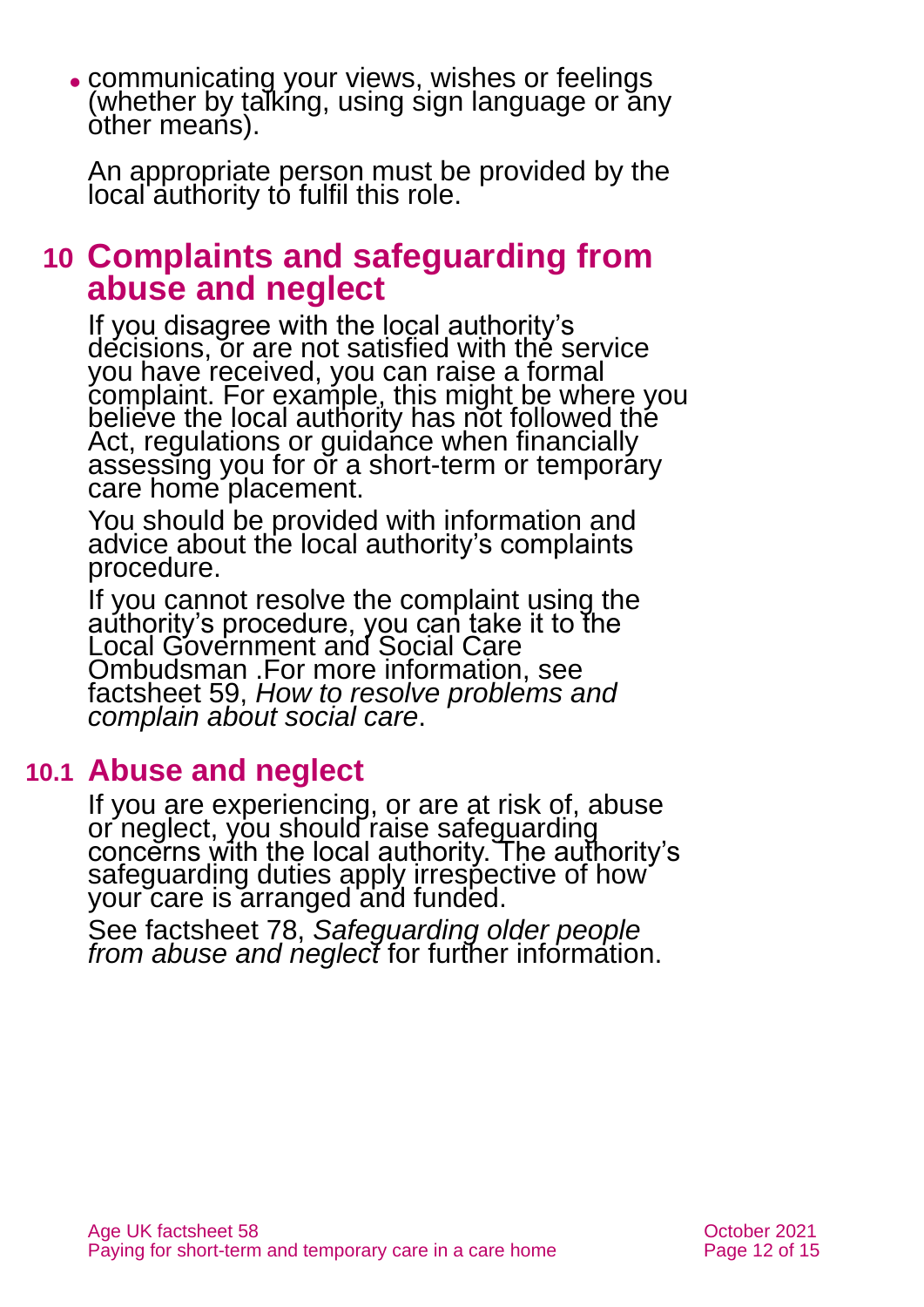# **Useful organisations**

#### <span id="page-12-0"></span>**Care Quality Commission**

[www.cqc.org.uk](http://www.cqc.org.uk/) Telephone 03000 616 161

Independent regulator of adult health and social care services in England, covering NHS, local authorities, private companies and voluntary organisations.

#### **Carers UK**

[www.carersuk.org](http://www.carersuk.org/) Telephone 0808 808 7777

Provides advice, information and support for carers, including information about benefits.

#### **Local Government and Social Care Ombudsman**

[www.lgo.org.uk](http://www.lgo.org.uk/) Telephone 0300 061 0614

Final stage for complaints about local authorities and privately arranged care services. It is a free service.

#### **Relatives and Residents Association (The)**

[www.relres.org](http://www.relres.org/) Telephone 020 7359 8136

Advice and support to older people in care homes, relatives and friends.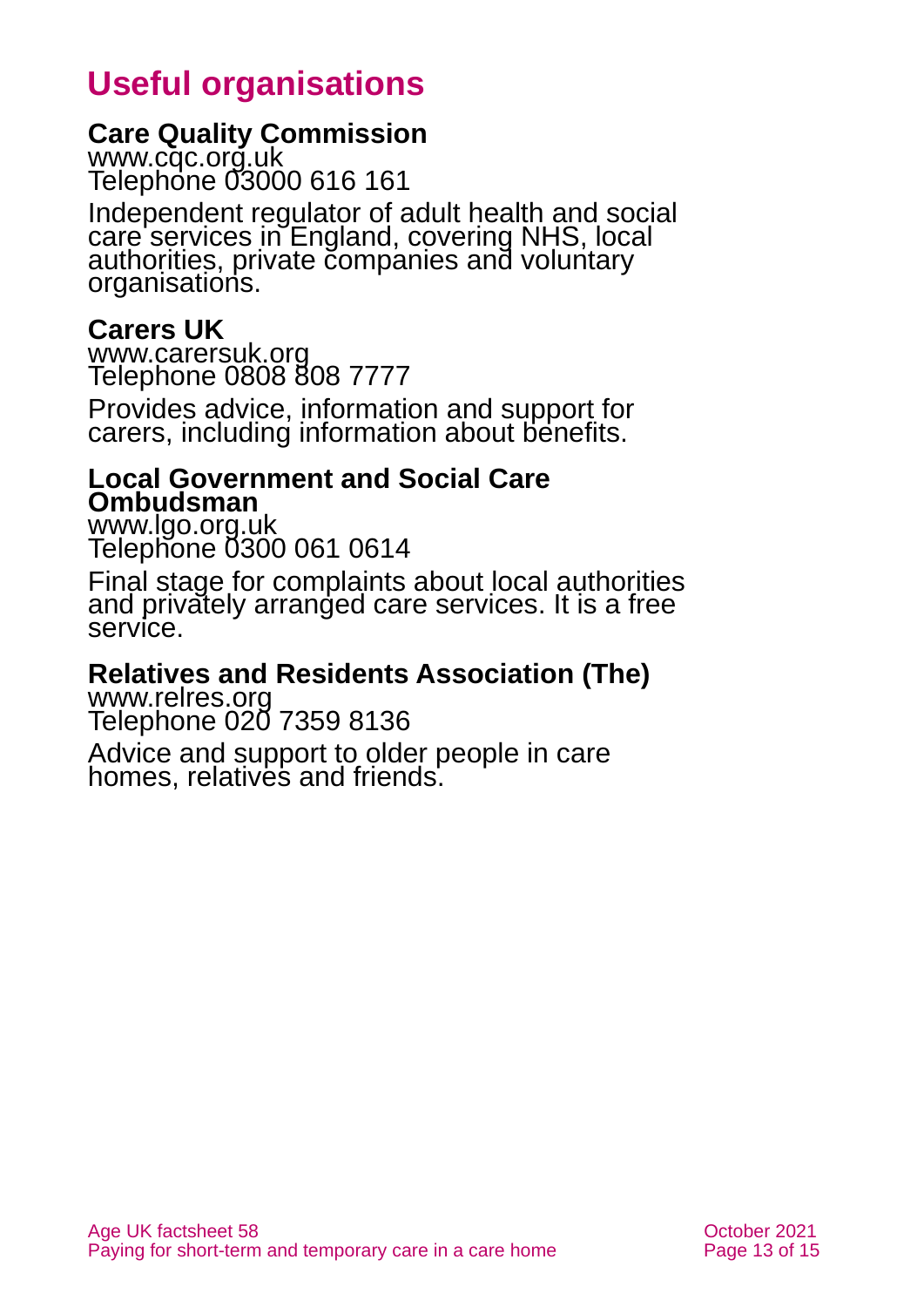# **Age UK**

Age UK provides advice and information for people in later life through our Age UK Advice line, publications and online. Call Age UK Advice to find out whether there is a local Age UK near you, and to order free copies of our information guides and factsheets.

#### <span id="page-13-1"></span>**Age UK Advice**

[www.ageuk.org.uk](http://www.ageuk.org.uk/) 0800 169 65 65 Lines are open seven days a week from 8.00am to 7.00pm

#### **In Wales contact**

**Age Cymru Advice** [www.agecymru.org.uk](http://www.agecymru.org.uk/) 0300 303 4498

#### <span id="page-13-0"></span>**In Northern Ireland contact**

**Age NI** [www.ageni.org](http://www.ageni.org/) 0808 808 7575

#### **In Scotland contact**

<span id="page-13-2"></span>**Age Scotland** [www.agescotland.org.uk](http://www.agescotland.org.uk/) 0800 124 4222

### **Support our work**

We rely on donations from our supporters to provide our guides and factsheets for free. If you would like to help us continue to provide vital services, support, information and advice, please make a donation today by visiting [www.ageuk.org.uk/donate](http://www.ageuk.org.uk/donate) or by calling 0800 169 87 87.